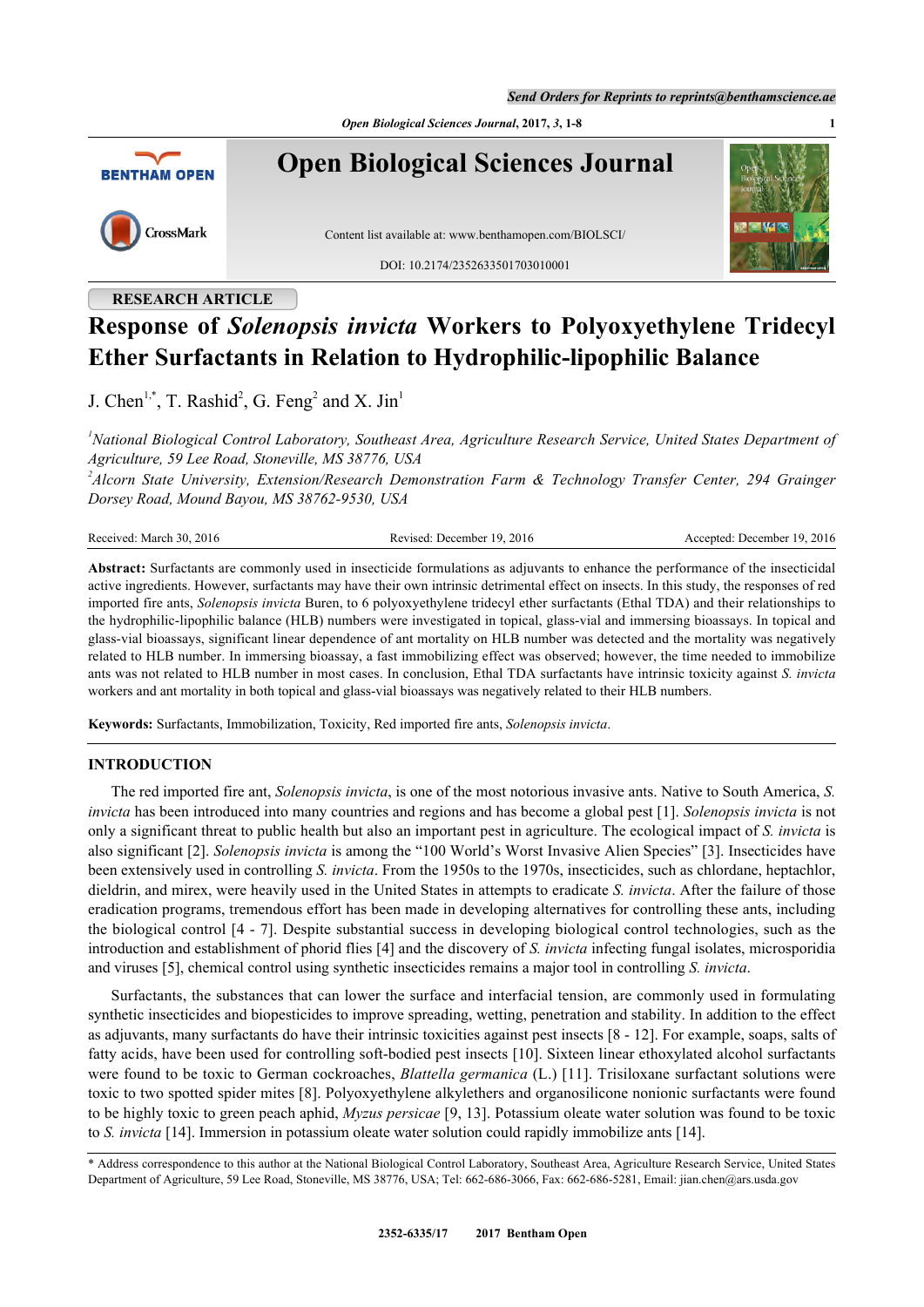#### **2** *Open Biological Sciences Journal, 2017, Volume 3 Chen et al.*

All surfactants combine hydrophilic and lipophilic groups in one molecule. According to the charge on the groups, surfactants can be classified as anionic, cationic, nonionic and zwitterionic. Nonionic surfactants have no charges on two groups. The balance of the size and strength of these two opposing groups was termed as the hydrophilic–lipophilic balance (HLB) [[15\]](#page-6-13). Griffin developed a method to assign a value, HLB number, to a nonionic surfactant [\[16\]](#page-6-14). In Griffin's system, a surfactant that is lipophilic in character is assigned a low HLB number and a hydrophilic surfactant a high number. Griffin's method is satisfactory for non-ionic surfactants of various chemical groups.

Besides their use in the selection of surfactants to formulate synthetic insecticides, the HLB number was also used in selecting surfactants for formulating hydrophobic aerial conidia of entomopathogenic fungi, *Beauveria bassiana* and *Metarhizium brunneum,* from solid fermentation [[17](#page-6-15), [18\]](#page-6-16). An optimized surfactant can reduce wetting time, increased conidia counts in suspension, and promote synchronized conidial germination [[18](#page-6-16)]. In a study polyoxyethylene tridecyl ether (Ethal TDA), a non-ionic surfactant with a HLB number 8 performed as a superior wetting agent for *M. brunneum*. Ethal TDA HLB 8 has been used in formulating entomopathogenic fungi for controlling *S. invicta* [\[19\]](#page-6-17). Ethal TDA surfactants have a general structure  $C_{13}H_{27}(\text{OCH}_2\text{CH}_2)$ <sub>n</sub>OH, where n represents the average moles of oxyethylene. Ethal TDA surfactants with different HLB numbers are commercially available and surfactants with intermediate HLB numbers can be easily made through mixing of two Ethal TDAs with proper HLB numbers. They provide a convenient tool to study the relationship between biological effect of surfactants and HLB numbers with minimum change to their chemical properties. In this study, we examined the response of *S. invicta* workers to 6 Ethal TDAs, with HLB numbers 7.9 to 13, in four different scenarios: 1) mortality after topical treatment, 2) mortality in a glass-vial with surfactant-coated inner walls, and 3) immobilization effect after being immersed in the surfactant water solutions. In topical treatment, the actual amount of surfactant delivered to an ant body is well controlled, which is commonly used for studying the intrinsic toxicity of a chemical. Responses in glass-vial and immersing treatments are relevant to *S. invicta* chemical control, such as mound drench and dipping treatments commonly used in their quarantine methods.

## **MATERIALS AND METHODS**

#### **Ants**

*Solenopsis invicta* colonies were collected from Washington County, Mississippi. Colonies were maintained in the same condition as described by Chen and his colleagues [\[20](#page-7-0)]. All colonies of *S. invicta* were free of *Kneallhazia solenopsae*, a microsporidian pathogen. The social form of *S. invicta* colonies was determined using PCR on *Gp-*9 alleles. The method described by Valles and Porter was used to amplify *Gp-*9 alleles [\[21](#page-7-1)]. All *S. invicta* used in this study were from monogyne colonies.

#### **Preparation of Polyoxyethylene Tridecyl Ether Surfactants**

Polyoxyethylene tridecyl ether (Ethal TDA) surfactants with 7.9, 11.4 and 13 HLB number were purchased from Ethox Chemical, LLC (Greenville, SC, USA). Ethal TDA surfactants with 7.9, 9, 10, 11, 12, or 13 HLB number were used in this study. The surfactants with intermediate HLB numbers were made through mixing of two ETHAL-TDAs with proper HLB numbers. Compositions of the tested Ethal TDA surfactants are described in Table **[1](#page-1-0)**.

| <b>HLB</b> Number | % Ethal TDA 3 (HLB = $7.9$ ) | % Ethal TDA $6$ (HLB = 11.4) | $%$ Ethal TDA 9 (HLB = 13) |
|-------------------|------------------------------|------------------------------|----------------------------|
|                   | 100                          |                              |                            |
|                   | 68.6                         | 31.4                         |                            |
|                   | 40                           | 60                           |                            |
|                   |                              | 88.6                         |                            |
|                   | 19.6                         |                              | 80.4                       |
|                   |                              |                              | 100                        |

#### <span id="page-1-0"></span>**Table 1. Compositions of tested Ethal TDA surfactants.**

#### **Topical Bioassay**

Mortalities of *S. invicta* workers after topical treatment with Ethal TDA surfactants were determined. For the ease of handling and obtaining uniform body weight, only large workers were used in the bioassay. Acetone was used as a solvent. The solution (10% w/v) was applied with a 0.779  $\mu$ l capillary tube. All surfactants were tested at a concentration of 77.9  $\mu$ g/ant. In the control, ants were only treated with 0.779  $\mu$ l acetone. Treated ants were placed in a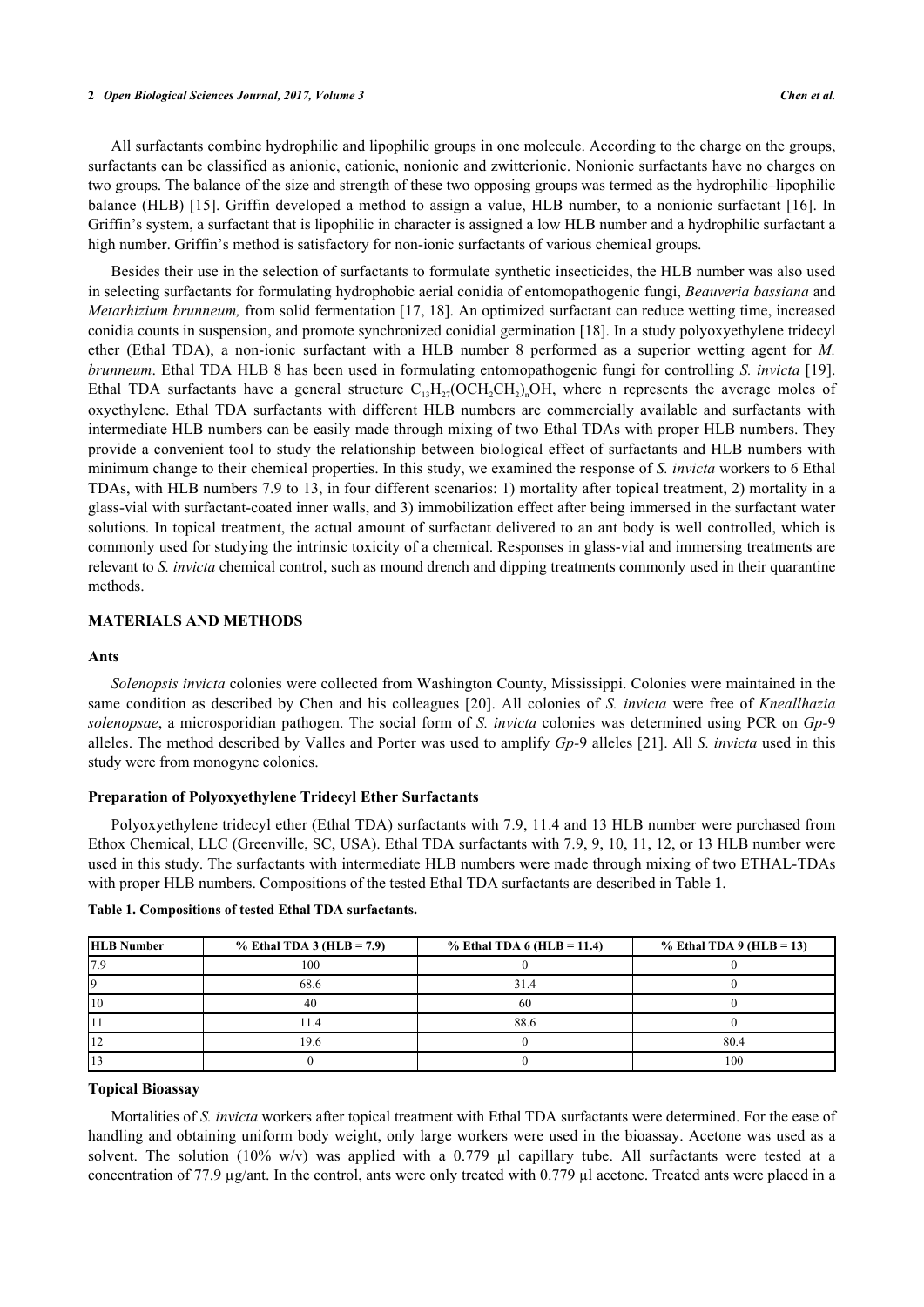30-ml capped cup at room temperature ( $\sim$ 23 °C) and dead ants were counted at 24 h. Three colonies were originally tested. There were 3-6 replicates for each colony. A single replicate consisted of 17 to 20 ants. In order to assess the ant mortality at 48h, three more colonies were tested. For this, dead ants were counted at both 24 h and 48 h. Mortalities were adjusted by using Abbott's formula [\[22](#page-7-2)]. For analyzing 24 h mortality, data for all 6 colonies were used.

## **Glass-vial Bioassay**

A 20-mL glass scintillation vial with metal foil cap liner (Thermo Fisher Scientific Inc., Waltham, Massachusetts, USA) was treated with 0.2 mL surfactant acetone solution. The vial with cap had  $44.57 \text{ cm}^2$  inner surface area. After the solution was added, the vial was capped tightly, vigorously shaken for 20 second and the lid was then opened under a fume hood for 20 second. The process was repeated until acetone was completely evaporated. Control vial was treated with 0.2 mL of acetone. Once the acetone was completely evaporated, 50 worker ants were placed in the vial. The vial was capped loosely, which allowed air circulation into the vials but prevented escape. Two concentrations, 0.018 μg/cm<sup>2</sup> and 0.036 μg/cm<sup>2</sup>, were tested. Each concentration had three replications and ants from a different colony were used in each individual replicate. All vials were kept at room temperature (23 °C) and dead ants were counted at 48 h. Ants were considered dead if they did not move when probed with a fine needle. Mortalities were adjusted by using Abbott's formula [[22\]](#page-7-2) before statistical application.

### **Immobilization Effect in Immersing Bioassay**

Time needed to immobilize an adult ant (Ti) was measured by submerging a single ant into 2 ml surfactant water solution in a 20-ml vial and recording the time needed to immobilize the ant. The surfactant water solution was kept at 30 °C in a water bath. Immobilization status represented the condition when a test ant did not show any movement for at least 20 seconds in the solution. Workers of various sizes were tested. For each surfactant, two concentrations were tested, including 0.01% and 0.1% (w/v). Three colonies were used. Sixty workers from each colony were tested for each concentration. Each ant was placed in the solution using a fine forceps. After Ti was recorded, the ant was dried by transferring it onto a sheet of paper towel and then weighed using an analytical balance to the nearest 0.01 mg. Pure water was also tested. Since ants can float on the water surface, a different procedure was used for the pure water. The vial was completely filled with distilled water. After an ant was placed in the water, the vial was capped with a petri dish. Effort was made to ensure no air bubble existed in the vial. The time needed to immobilize the ant was then recorded. Sixty workers from each of the three colonies were tested in the pure water.

# **Data Analysis**

Regression analysis was conducted on mortalities in topical, glass-vial and immersing bioassays using HLB number as an explanatory variable (PROC REG; SAS Institute 2008 [[23\]](#page-7-3)). For the data on immobilization effect in immersing bioassay, analysis of covariance (ANCOVA) was performed (PROC GLM; SAS Institute 2008 [[23\]](#page-7-3)), in which HLB was used as independent variable and ant body mass as a covariate.

### **RESULTS**

# **Mortality in Topical Bioassay**

Among 6 colonies used for assessing 24 h mortality,  $1.67 \pm 1.05\%$  mortality (mean  $\pm$  SE) occurred in the control. Among three colonies used for 48 h mortality, no mortality was observed in the control. Ethal TDA surfactants caused *S. invicta* workers 4.68% to 53.20% 24 h mortality and 6.95% to 65.83% 48 h mortality at 77.9 µg/ant (Fig. **[1](#page-2-0)**). Since 2.27% to 31.16% mortality occurred in second day (from 24 h to 48 h), Ethal TDA surfactants seemed to have slow acting property. Results of the regression analysis are shown in Table **[2](#page-2-1)**. The HLB numbers were negatively associated with the mortality and accounted for 37% and 43% variability in 24 h and 48 h mortalities, respectively.

| <b>Mortality type</b> | Variable   | <b>Parameter estimated (SE)</b> | 95% CL          | t Value | P Value      |
|-----------------------|------------|---------------------------------|-----------------|---------|--------------|
| 24 h                  | Intercept  | 116.25 (10.41)                  | 95.68-136.83    | 11.7    | ${}_{0.001}$ |
|                       | HLB number | $-8.65(0.98)$                   | $-10.59 - 6.71$ | $-8.85$ | ${}_{0.001}$ |
| 48 h                  | Intercept  | 166.96 (17.99)                  | 131.03 - 202.89 | 9.28    | ${}_{0.001}$ |
|                       | HLB number | $-11.87(1.69)$                  | $-15.25 - 8.50$ | $-7.02$ | ${}_{0.001}$ |

<span id="page-2-1"></span>**Table 2. Result of regression analysis of mortality data in topical bioassay.**

<span id="page-2-0"></span> $r^2$  was 0.37 and 0.43 for 24 h and 48 h mortality respectively.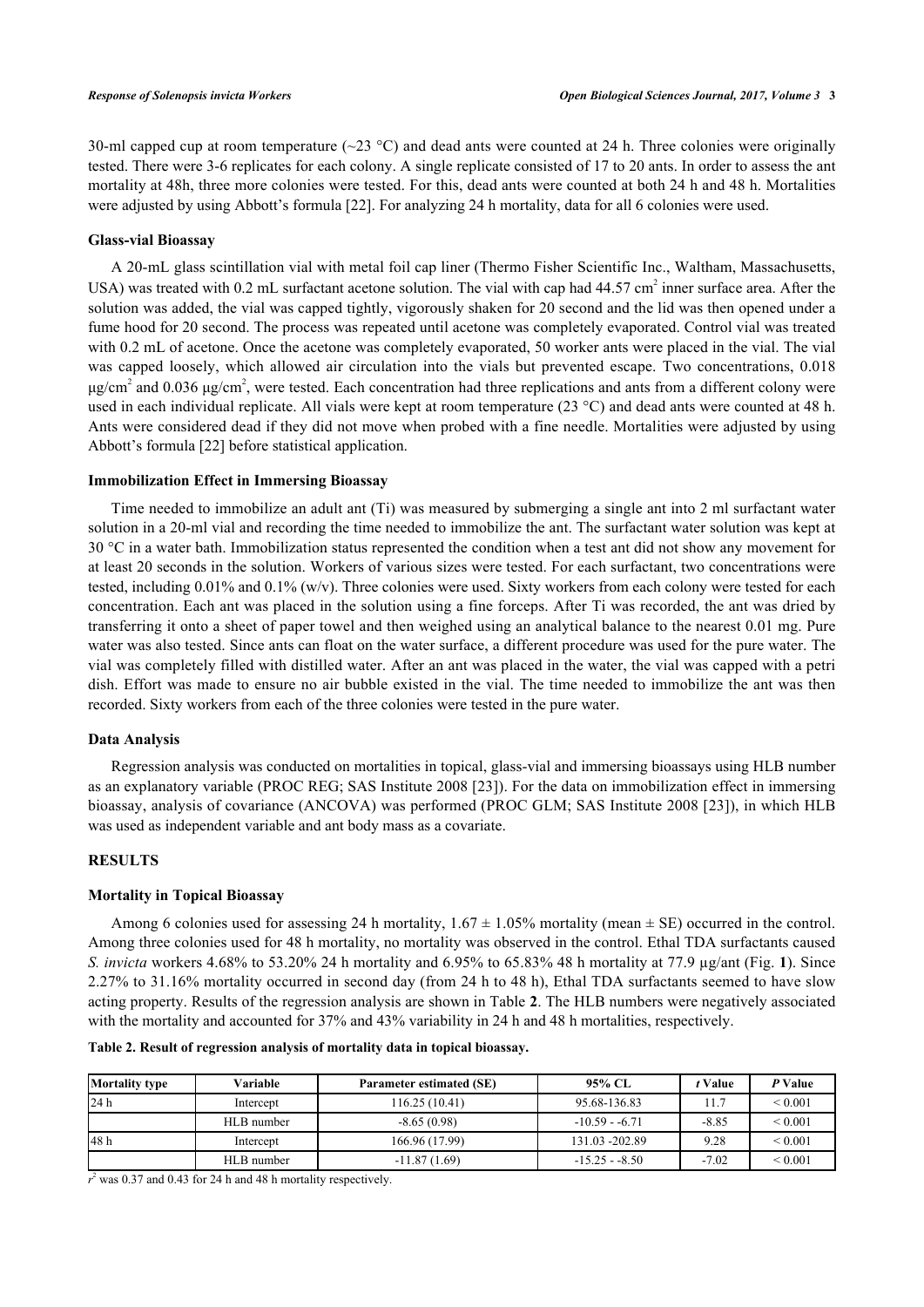

<span id="page-3-0"></span>**Fig. (1).** Mortalities of *Solenopsis invicta* workers (mean ± SE) 24 h and 48 h after being topically treated with 77.9 µg/ant Ethal TDA surfactants with different HLB numbers.



**Fig. (2).** Mortalities of *Solenopsis invicta* workers (mean ± SE) 48 h after being treated with Ethal TDA surfactants with different HLB numbers at two concentrations (A:  $0.018 \mu\text{g/cm}^2$ , B:  $0.036 \mu\text{g/cm}^2$ ) in glass-vial bioassay.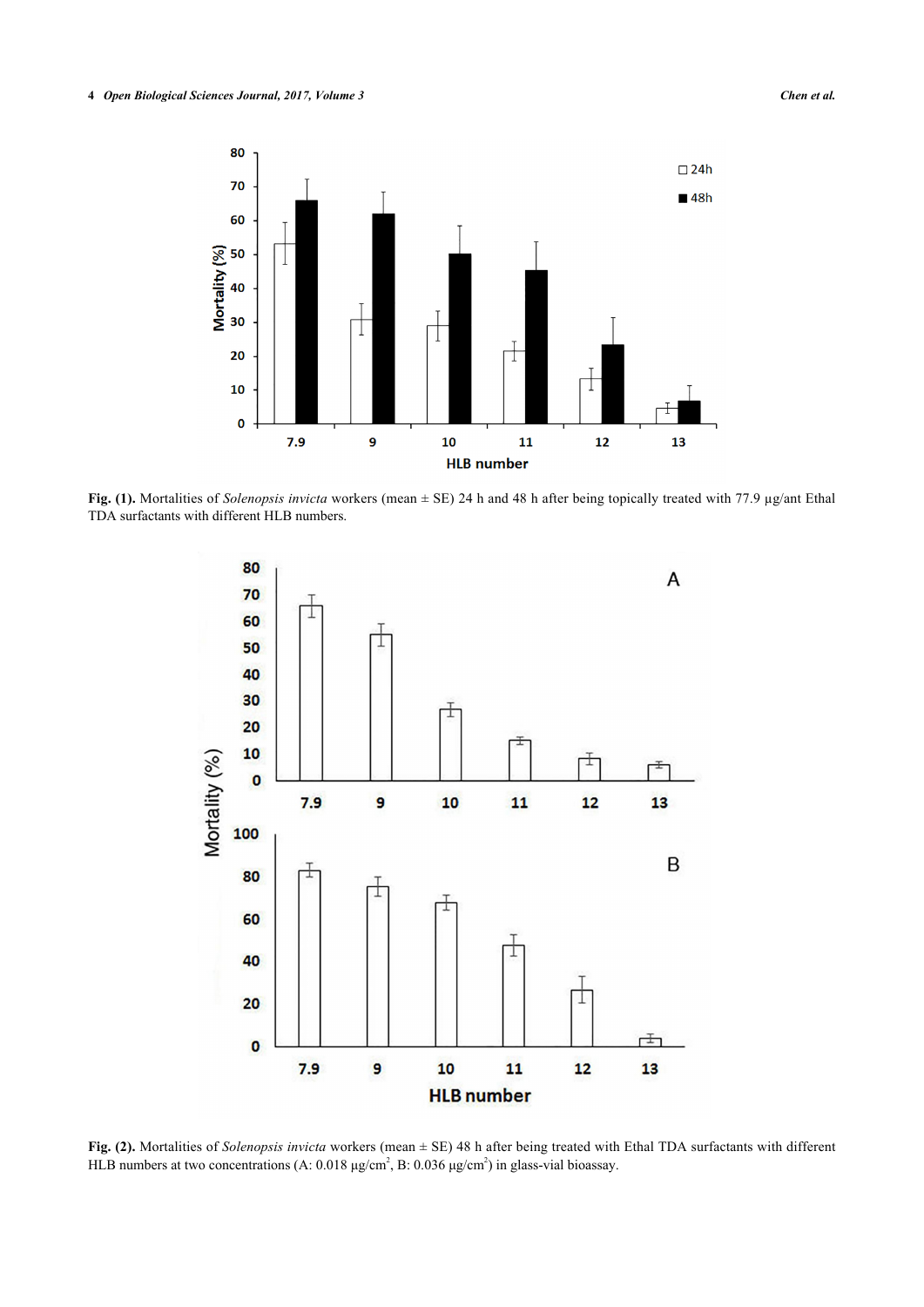## **Mortality in Glass-vial Bioassay**

Among 3 colonies, no mortality was found in the control. Ethal TDA surfactants caused *S. invicta* workers 6.00% to 66.00% mortality at 0.018  $\mu$ g/cm<sup>[2](#page-3-0)</sup> concentration and 4.00% to 83.33% mortality at 0.036  $\mu$ g/cm<sup>2</sup> (Fig. 2). Results of the regression analysis are shown in Table **[3](#page-4-0)**, where the HLB numbers were also negatively associated with mortality at both concentrations. The HLB numbers accounted for 81% and 80% variability in mortalities at the concentrations of 0.018  $\mu$ g/cm<sup>2</sup> and 0.036  $\mu$ g/cm<sup>2</sup>, respectively.

| <b>Concentration</b>          | Variable   | <b>Parameter estimated (SE)</b> | 95% CL            | t Value  | P Value           |
|-------------------------------|------------|---------------------------------|-------------------|----------|-------------------|
| $0.018 \mu$ g/cm <sup>2</sup> | Intercenpt | 163.37(9.07)                    | 145.17 - 181.57   | 18.01    | ${}_{0.001}$      |
|                               | HLB number | $-12.77(0.85)$                  | $-14.48 - 11.05$  | $-14.95$ | ${}_{0.001}$      |
| $0.036 \mu$ g/cm <sup>2</sup> | Intercept  | 216.81 (11.77)                  | $193.20 - 240.42$ | 18.43    | ${}_{0.001}$      |
|                               | HLB number | $-15.82(1.11)$                  | $-18.05 - 13.60$  | $-14.29$ | ${}_{\leq 0.001}$ |

<span id="page-4-0"></span>**Table 3. Result of regression analysis on mortality data in glass-vial bioassay.**

 $r^2$  was 0.80 and 0.81 for 0.018  $\mu$ g/cm<sup>2</sup> and 0.036  $\mu$ g/cm<sup>2</sup> respectively.

## **Immobilization Effect in Immersing Bioassay**

Water solution of all tested Ethal TDA surfactants showed a quick immobilization effect against the immersed test ants (Table **[4](#page-4-1)**). The data meet the assumption that the slopes relating time needed to immobilize an ant (Ti) to the ant body mass were parallel for all HLB numbers. This was checked by including the class-by-covariate interaction, HLB number\*body mass, in the model and examining the ANOVA test for the significance. It was not significant for both concentrations ( $F_{(5, 348)} = 0.27$ ,  $P = 0.93$  for 0.01% concentration and  $F_{(5, 348)} = 1.43$ ,  $P = 0.21$  for 0.1% concentration). Type I test was not significant for both concentrations. Type III test was not significant for 0.01% concentration but significant for 0.1% (Table **[5](#page-4-2)**). It indicated that there was no significant difference in Ti among HLB numbers at 0.01% concentration whether or not ant body mass was taken into account. However, there was a significant difference in Ti at 0.1% concentration if body mass was used as a covariate (Table **[5](#page-4-2)**). Ti for pure water was 230.85 ± 14.78 seconds.

<span id="page-4-1"></span>**Table 4. Time needed to immobilize a worker ant (T<sup>i</sup> ) in water solution of surfactant.**

| <b>HLB</b> number<br>Concentration |      | Ti (SE)(second)* |  |
|------------------------------------|------|------------------|--|
| 7.9                                | 0.01 | 66.83 (4.62)     |  |
|                                    | 0.1  | 52.85 (3.48)     |  |
| 9                                  | 0.01 | 66.88(5.61)      |  |
|                                    | 0.1  | 64.28 (5.26)     |  |
| 10                                 | 0.01 | 64.22(4.17)      |  |
|                                    | 0.1  | 66.40 (4.72)     |  |
| 11                                 | 0.01 | 65.13(4.27)      |  |
|                                    | 0.1  | 66.27(4.85)      |  |
| 12                                 | 0.01 | 64.42 (4.78)     |  |
|                                    | 0.1  | 70.43 (6.41)     |  |
| 13                                 | 0.01 | 70.88 (5.83)     |  |
|                                    | 0.1  | 66.60 (4.23)     |  |

\*:  $T_i$  for pure water was  $230.85 \pm 14.78$  (mean  $\pm$  SE).

<span id="page-4-2"></span>

|  | Table 5. Result of analysis of covariance (ANCOVA) on the time needed to immobilize worker ants in immersing bioassay. |  |
|--|------------------------------------------------------------------------------------------------------------------------|--|
|--|------------------------------------------------------------------------------------------------------------------------|--|

| Concentration $(\% , w/v)$ | <b>Type III SS</b> | <b>Mean Square</b> | <b>F</b> Value | Value |
|----------------------------|--------------------|--------------------|----------------|-------|
| 0.01                       | 3260.03            | 652.01             | 0.62           | 0.69  |
| $ 0.1\rangle$              | 14804.86           | 2960.97            | 2.03           | 0.023 |

# **DISCUSSION**

Polyoxyethylene polymers where the alkyl chain contains a minimum of six carbons were considered as inert ingredients in pesticide formulations applied to growing crops or to raw agricultural commodities after harvest. They are exempted from the requirement of a tolerance when used in accordance with good agricultural practice (U.S. National Archives and Records Administration. 2011. Code of federal regulations. Title 40. Protection of Environment [\(http://www.gpo.gov/fdsys/pkg/CFR-2011-title40-vol24/xml/CFR-2011-title40-vol24-part180-subpartD.xml](http://www.gpo.gov/fdsys/pkg/CFR-2011-title40-vol24/xml/CFR-2011-title40-vol24-part180-subpartD.xml) accessed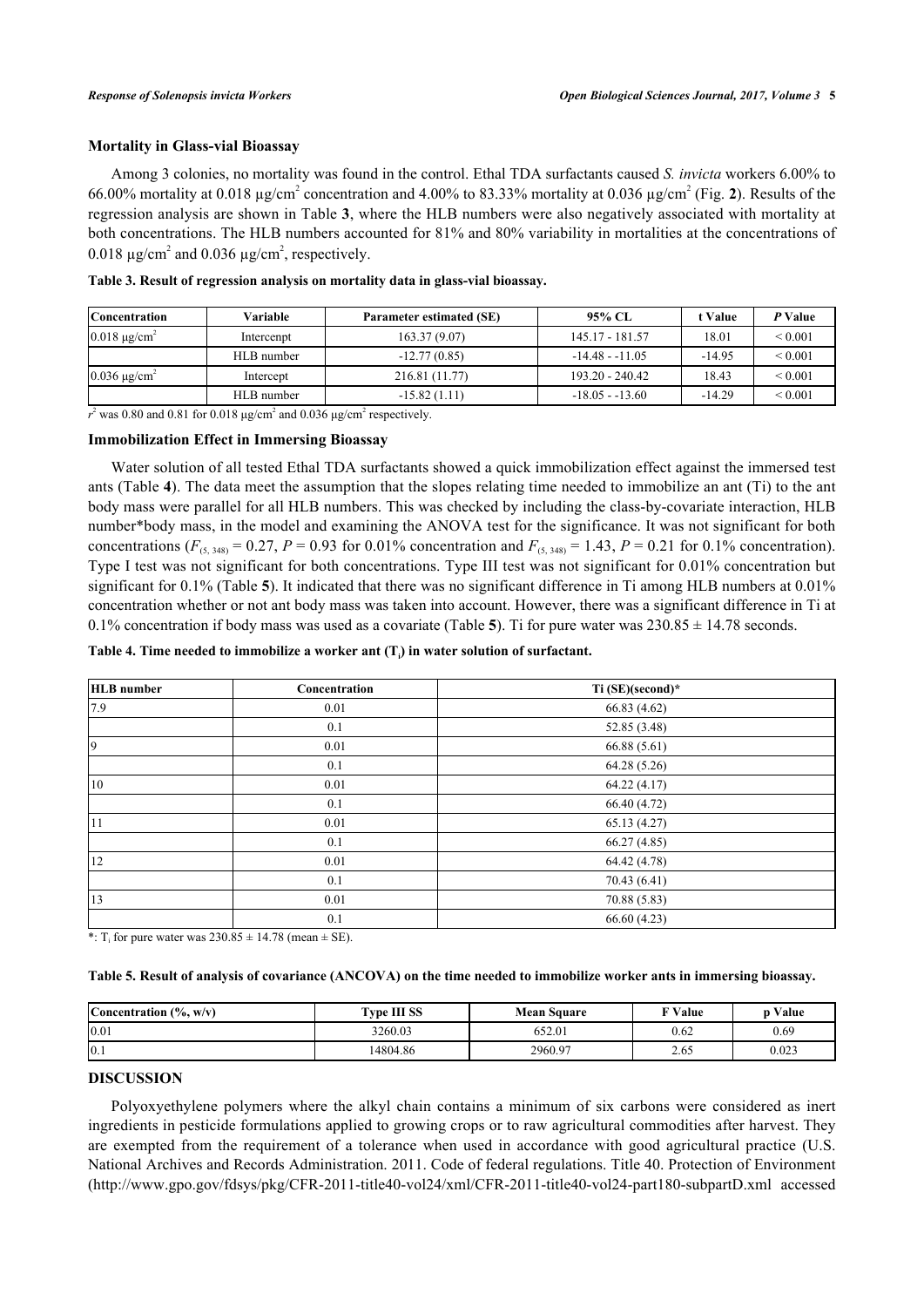#### **6** *Open Biological Sciences Journal, 2017, Volume 3 Chen et al.*

on July 15, 2014). In addition, polyoxyethylene polymers are used in many household products (Household Products Database, U.S. Department of Health & Human Services, [http://hpd.nlm.nih.gov/cgi-bin/household/brands?tbl](http://hpd.nlm.nih.gov/cgi-bin/household/brands?tbl=brands&id=18001082) [=brands&id=18001082](http://hpd.nlm.nih.gov/cgi-bin/household/brands?tbl=brands&id=18001082) accessed on July 15, 2014). Although Ethal TDA surfactants are usually not used as active insecticides but rather as surface active agents, this study clearly demonstrated that Ethal TDA surfactants were toxic to *S. invicta*, particularly those with the lower HLB numbers.

The HLB number is an excellent predictor of contact toxicity of Ethal TDA surfactant. The contact toxicity decreased with the increasing HLB number. Based on the definition of HLB number [[16\]](#page-6-14), hydrophobic surfactants typically have low HLB numbers, whereas hydrophilic ones have high numbers. Since all tested surfactants have alkyl chain length of 13, the HLB numbers are directly proportional to the oxyethylene content of the Ethal TDA surfactants. The HLB value increased with increasing oxyethylene content. Such trend was observed in several previous studies on surfactant toxicities. For example, in a study on toxicity of linear ethoxylated alcohol surfactants to fathead minnow, *Pimephales promelas* Rafinesque, and *Daphnia magna* Strauss, toxicity was increased with decreasing moles of ethoxylation and increasing alkyl chain length (decreasing HLB numbers) [\[24](#page-7-4)]. Such negative correlation between HLB numbers and toxicity was also observed on linear alcohol ethoxylates against German cockroaches, *Blattella germanica* (Linnaeus) [[11\]](#page-6-9) and two cladoceran freshwater water fleas, *Daphnia magna* and *Daphnia pulex* [\[25](#page-7-5)].

Although the mode of action of surfactants against insects remains unknown, the interaction with biological membranes is believed to be an explanation [\[26](#page-7-6), [27\]](#page-7-7). Nonionic surfactants can also interfere with enzyme activity by binding with proteins. They can also bind with other biologically important substances, such as peptides [\[28](#page-7-8)]. Are HLB numbers also related to those interfering activities? It is possible because different HLB numbers indicate either different chemical structures or similar structure but different molecule size. Both structure and size will affect affinity of the active surfactant molecule to the target site. In contact toxicity, penetration of insect epicuticle is a prerequisite for a chemical to be effective. The hydrophobic nature of the surfactants with low HLB numbers might facilitate their penetration of ant epicuticle thus reaching the internal target sites.

No ants were immediately knocked down in topical bioassays. Substantial mortality occurred even after 24 h, indicating that Ethal TDA surfactants are not fast acting toxins against *S. invicta*. However, all tested Ethal TDA surfactants water solution could quickly immobilize immersed ants. Such quick immobilization effect was also found for potassium oleate, an ionic surfactant with an HLB number of 20 [[14](#page-6-12)]. Fast action without dependence on HLB numbers indicate that such immobilization effect is most likely physical in nature rather than chemical. One possibility is that surfactants help the solution enter spiracle, spread in tracheal tubes and reach each cell in the body to physically shut down the entire respiration system, which leads to a quick knockdown of ants.

Immersion in surfactant immobilized ants within minutes; however it took hours of immersion to eventually kill them. This might be due to the slow acting nature of surfactant toxicity and the relatively low concentrations of surfactants in the immersion treatments.

Due to their contact toxicity and quick immobilization effect, Ethal TDA surfactants, particularly those with small HLB numbers, may be useful in developing control products for *S. invicta*. They can be useful in mound treatment products, particularly in liquid formulations for mound drench, which will take advantage of both contact toxicity and fast immobilization effect of the surfactant. Fast immobilization may prevent or slow down the escape of ants from the treated area and enhance the contact of ants with active ingredients. Surfactant may also be useful in immersion treatment for *S. invicta* quarantine, since submerging quarantined items in a surfactant solution for a prolonged period of time may be practical. One assumable approach is first to submerge quarantined items in surfactant solution to kill ants and then to spray insecticide on the surface to prevent ants from re-entering the treated item. This may significantly reduce the use of synthetic insecticides in quarantine treatments, since bulk amount of insecticide solution for immersion may be no longer necessary.

In addition to direct toxicity, surfactants may have profound effect on insect behavior. For example, application of Agral 90 to cucumber leaves (*Cucumis sativus*) affect plant selection behaviors of the pea leafminer, *Liriomyza huidobrensis* [[29\]](#page-7-9). The presence of surfactant on ant body and in the nest soil might interfere their chemical signals and prevent nestmate recognition. It was reported that insects use surfactants as a defense mechanism against ants [[30\]](#page-7-10). How surfactants affect ant behavior and its relation with HLB numbers will be an interesting line of future research.

### **CONFLICT OF INTREST**

The authors confirm that this article content has no conflict of interest.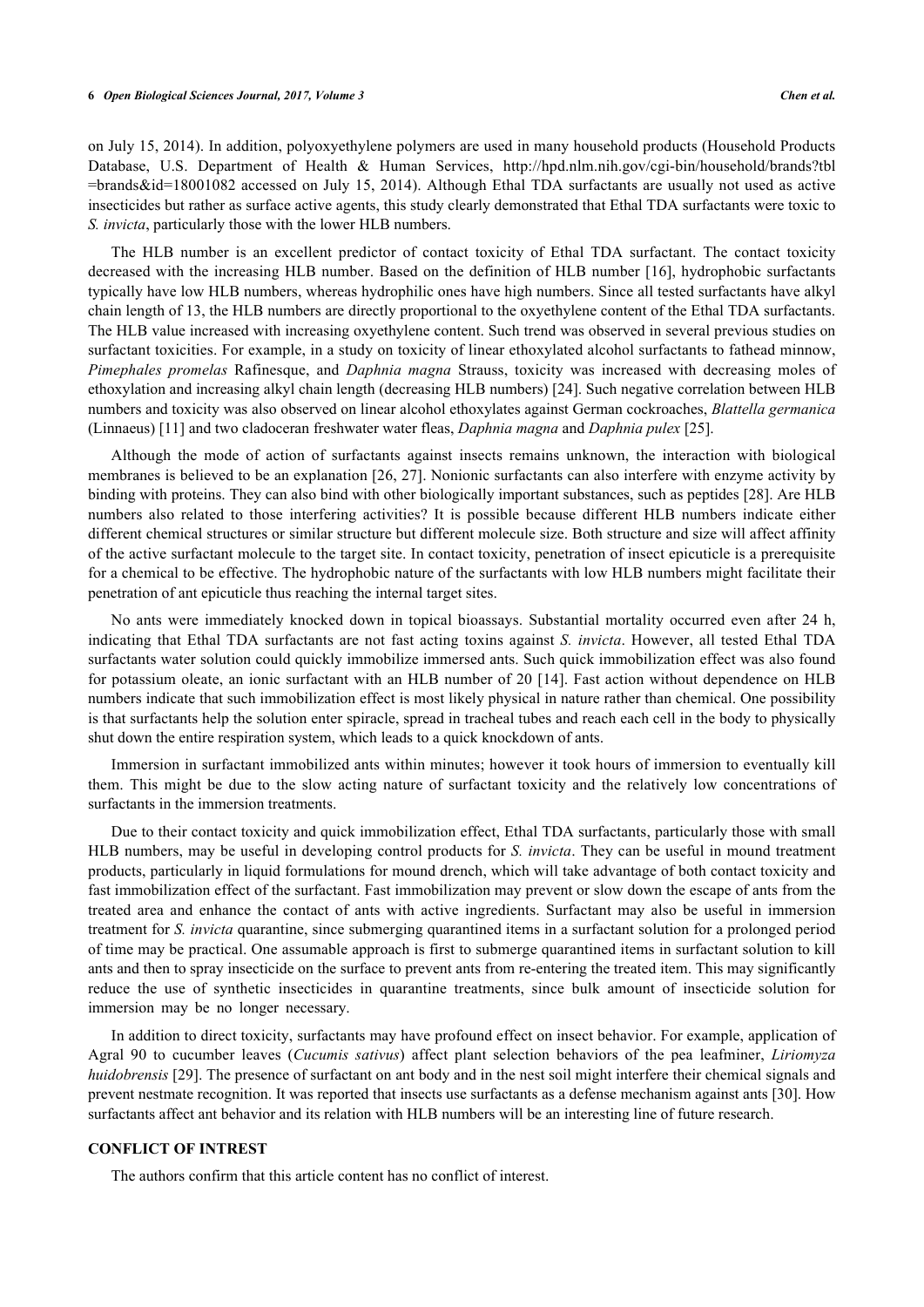## **ACKNOWLEDGEMENTS**

We thank Dr. Bal K. Gautam, Department of Entomology, Louisiana State University, Baton Rouge, LA and Dr. Beverly Wiltz, Delgado Community College, New Orleans, LA for critical reviews of the manuscript. We thank Mr. Leon Hicks and Ms. Weihua Jiang for their technical assistance. Trade names or commercial products in this publication are mentioned for the purpose of providing specific information and do not imply recommendation or endorsement by the U. S. Department of Agriculture.

# **REFERENCES**

- <span id="page-6-0"></span>[1] Ascunce MS, Yang CC, Oakey J, *et al.* Global invasion history of the fire ant *Solenopsis invicta.* Science 2011; 331(6020): 1066-8. [\[http://dx.doi.org/10.1126/science.1198734](http://dx.doi.org/10.1126/science.1198734)] [PMID: [21350177\]](http://www.ncbi.nlm.nih.gov/pubmed/21350177)
- <span id="page-6-1"></span>[2] Porter SD, Savignano DA. Invasion of polygyne fire ants decimates native ants and disrupts arthropod community. Ecology 1990; 71: 2095-106.

[\[http://dx.doi.org/10.2307/1938623\]](http://dx.doi.org/10.2307/1938623)

- <span id="page-6-2"></span>[3] Lowe S, Browne M, Boudjelas S, De Poorter M. 100 of the World's Worst Invasive Alien Species: A selection from the Global Invasive Species Database Published by The Invasive Species Specialist Group (ISSG) a specialist group of the Species Survival Commission (SSC) of the World Conservation Union. IUCN 2000; pp. 1-12.
- <span id="page-6-3"></span>[4] Callcott AM, Porter SD, Weeks RD Jr, Fudd Graham LC, Johnson SJ, Gilbert LE. Fire ant decapitating fly cooperative release programs (19942008): two *Pseudacteon* species, *P. tricuspis* and *P. curvatus*, rapidly expand across imported fire ant populations in the southeastern United States. J Insect Sci 2011; 11: 19. [\[http://dx.doi.org/10.1673/031.011.0119\]](http://dx.doi.org/10.1673/031.011.0119) [PMID: [21526930](http://www.ncbi.nlm.nih.gov/pubmed/21526930)]
- <span id="page-6-5"></span>[5] Oi DH, Valles SM. Fire ant control with entomopathogens in the USA. In: Use of microbes for control and eradication of invasive arthropods. Springer Science+Business Media B.V. 2009; pp. 237-57. [\[http://dx.doi.org/10.1007/978-1-4020-8560-4\\_13](http://dx.doi.org/10.1007/978-1-4020-8560-4_13)]
- [6] Williams DF, deShazo RD. Biological control of fire ants: an update on new techniques. Ann Allergy Asthma Immunol 2004; 93(1): 15-22. [\[http://dx.doi.org/10.1016/S1081-1206\(10\)61442-1\]](http://dx.doi.org/10.1016/S1081-1206(10)61442-1) [PMID: [15281467](http://www.ncbi.nlm.nih.gov/pubmed/15281467)]
- <span id="page-6-4"></span>[7] Williams DF, Oi DH, Porter SD, Pereira RM, Briano JA. Biological control of imported fire ants (*Hymenoptera*: Formicidae). Am Entomol 2003; 49: 150-63. [\[http://dx.doi.org/10.1093/ae/49.3.150](http://dx.doi.org/10.1093/ae/49.3.150)]
- <span id="page-6-6"></span>[8] Cowles RS, Cowles EA, McDermott AM, Ramoutar D. Inert formulation ingredients with activity: toxicity of trisiloxane surfactant solutions to twospotted spider mites (*Acari*: Tetranychidae). J Econ Entomol 2000; 93(2): 180-8. [\[http://dx.doi.org/10.1603/0022-0493-93.2.180](http://dx.doi.org/10.1603/0022-0493-93.2.180)] [PMID: [10826161\]](http://www.ncbi.nlm.nih.gov/pubmed/10826161)
- <span id="page-6-10"></span>[9] Imai T, Tsuchiya S, Morita K, Fujimori T. Surface tension-dependent surfactant toxicity on the green peach aphid, *Myzus persicae* (Sulzer) (*Hemiptera*: Aphididae). Appl Entomol Zool (Jpn) 1994; 29: 389-93.
- <span id="page-6-8"></span>[10] Olkowski W, Darr S, Olkowski O. Common-sense pest control. Newtown: The Taunton Press 1991.
- <span id="page-6-9"></span>[11] Sims SR, Appel AG. Linear alcohol ethoxylates: insecticidal and synergistic effects on German cockroaches (*Blattodea*: Blattellidae) and other insects. J Econ Entomol 2007; 100(3): 871-9. [\[http://dx.doi.org/10.1093/jee/100.3.871](http://dx.doi.org/10.1093/jee/100.3.871)] [PMID: [17598550\]](http://www.ncbi.nlm.nih.gov/pubmed/17598550)
- <span id="page-6-7"></span>[12] Wood BW, Tedders WL, Taylor J. Control of pecan aphids with an organosilicone surfactant. HortScience 1997; 32: 1074-6.
- <span id="page-6-11"></span>[13] Imai T, Tsuchiya S, Fujimori T. Aphicidal effects of Silwet L-77, organosilicone nonionic surfactant. Appl Entomol Zool (Jpn) 1995; 30: 380-2.
- <span id="page-6-12"></span>[14] Chen J, Shang HW, Jin X. Response of *Solenopsis invicta* (*Hymenoptera*: Formicidae) to potassium oleate water solution. Insect Sci 2010; 17: 121-8.

[\[http://dx.doi.org/10.1111/j.1744-7917.2009.01295.x\]](http://dx.doi.org/10.1111/j.1744-7917.2009.01295.x)

- <span id="page-6-13"></span>[15] Griffin WC. Classification of surface-active agents by 'HLB'. J Soc Cosmet Chem 1949; 1: 311-26.
- <span id="page-6-14"></span>[16] Griffin WC. Calculation of HLB values of non-ionic surfactants. J Soc Cosmet Chem 1954; 5: 249-56.
- <span id="page-6-15"></span>[17] Jin X, Streett DA, Dunlap CA, Lyn ME. Application of hydrophilic-lipophilic balance (HLB) number to optimize a compatible non-Ionic surfactant for dried aerial conidia of *Beauveria bassiana.* Biol Control 2008; 46: 226-33. [\[http://dx.doi.org/10.1016/j.biocontrol.2008.03.008\]](http://dx.doi.org/10.1016/j.biocontrol.2008.03.008)
- <span id="page-6-16"></span>[18] Jin X, Ugine TA, Chen J, Streett DA. Method for determining the best hydrophilic-lipophilic balance (HLB) number for a compatible non-Ionic surfactant in formulation development for aerial conidia of *Metrahizium anisopliae* (*Hypoceales*: Clavicipitaceae). Biocontrol Sci Technol 2009; 19: 341-7. [\[http://dx.doi.org/10.1080/09583150902725893\]](http://dx.doi.org/10.1080/09583150902725893)
- <span id="page-6-17"></span>[19] Jin X, Streett DA, Huang Y, Ugined T. Development of a novel bioassay system to assess the effectiveness of entomopathogenic fungi against imported fire ants. Biocontrol Sci Technol 2012; 22: 233-41. [\[http://dx.doi.org/10.1080/09583157.2011.648166\]](http://dx.doi.org/10.1080/09583157.2011.648166)